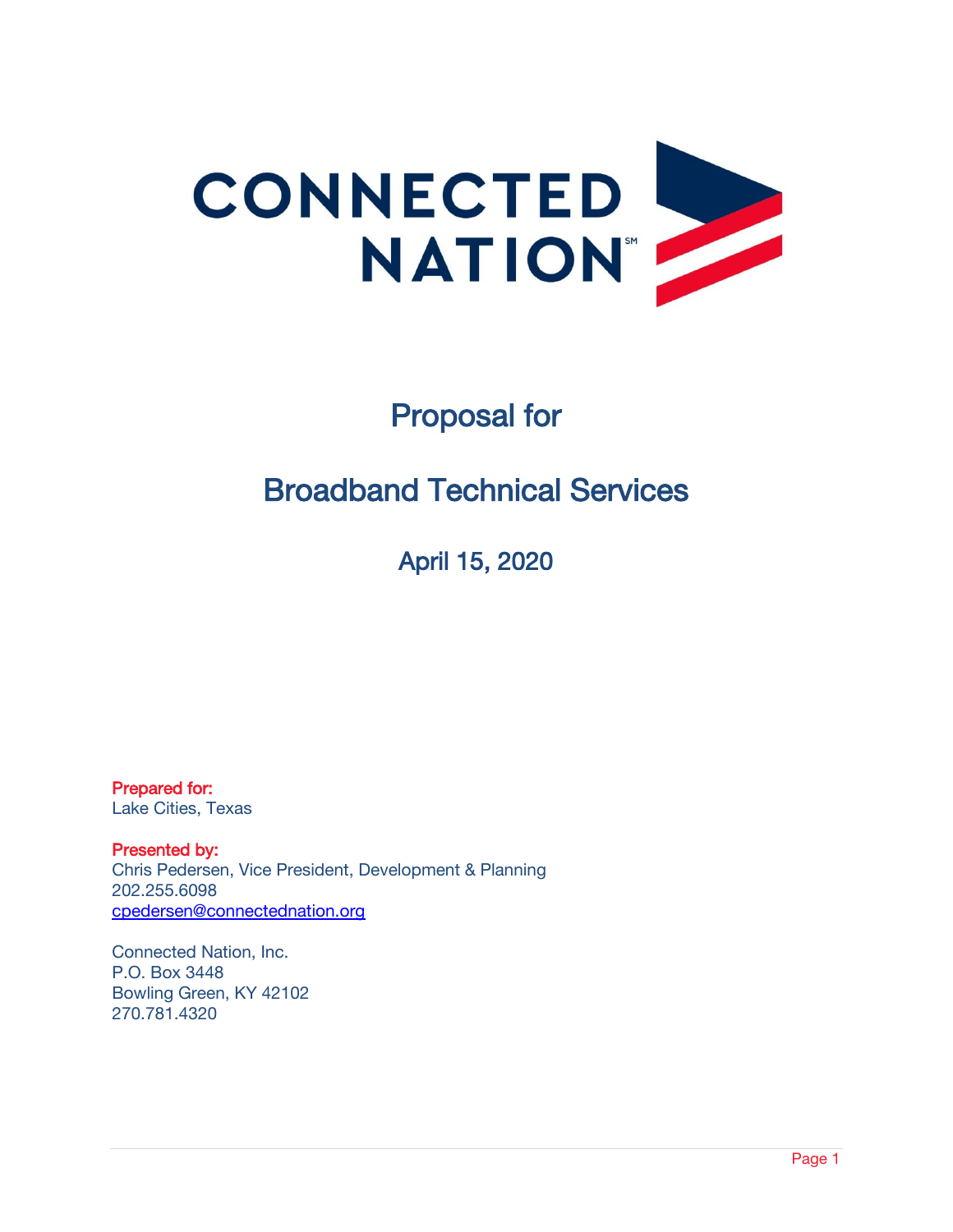### **Background**

Connected Nation (CN) is an organization dedicated to expanding the access, adoption, and use of broadband and broadband-enabled technologies. Since 2001, CN has been providing community broadband planning services to states and municipalities across the country. Though terminologies and focus areas may change over time, the pillars of an effective community broadband assessment process have consistently involved:

- the engagement of local leadership, pre-planning, and identification of expectations;
- public events designed to build awareness and inform and educate local citizens;
- community-wide and sector-specific data collection and benchmarking;
- data analysis and review, including a snapshot of the local broadband ecosystem; and
- drafting, reviewing, finalizing, and publicizing the community's strategic broadband plan.

CN has provided highlights of its extensive experience in state and community broadband planning in the Company Information section of this proposal. It's with the experience and expertise that CN proposes supporting Lake Cities with assessing their broadband issues and opportunities and developing steps to improve the technology landscape for their residents, businesses, and institutions. The proposal is organized to focus on various technical services options for consideration. Each option includes detail of the scope, time, cost, deliverable and an example of similar work, if applicable.

### Statement of Need

Technology plays a pivotal role in how businesses operate, the types of services consumers expect, how institutions serve the community, and where consumers choose to live, work, and play. The success of any community has also become dependent on how broadly and deeply the community adopts technology resources, which includes access to reliable high-speed networks, digital literacy of residents, and the use of online resources locally for business, government, and leisure.

Despite the growing dependence on technology, recent discussions with Lake Cities Broadband Committee revealed that the community may not have the level of broadband access as defined and reported by the Federal Communications Commission. The Digital Divide could be much greater not only in terms of access but also with respect to how residents, businesses and institutions are adopting and using online resources in the community. The following proposal provides various service options for the Committee to consider in addressing these gaps. The Lake Cities community, referenced as "community", is comprised of four communities: Corinth, Hickory Creek, Lake Dallas and Shady Shores as defined by boundary data maintained by Denton County. The aggregate area represents 197.7 road miles and 17.8 square miles.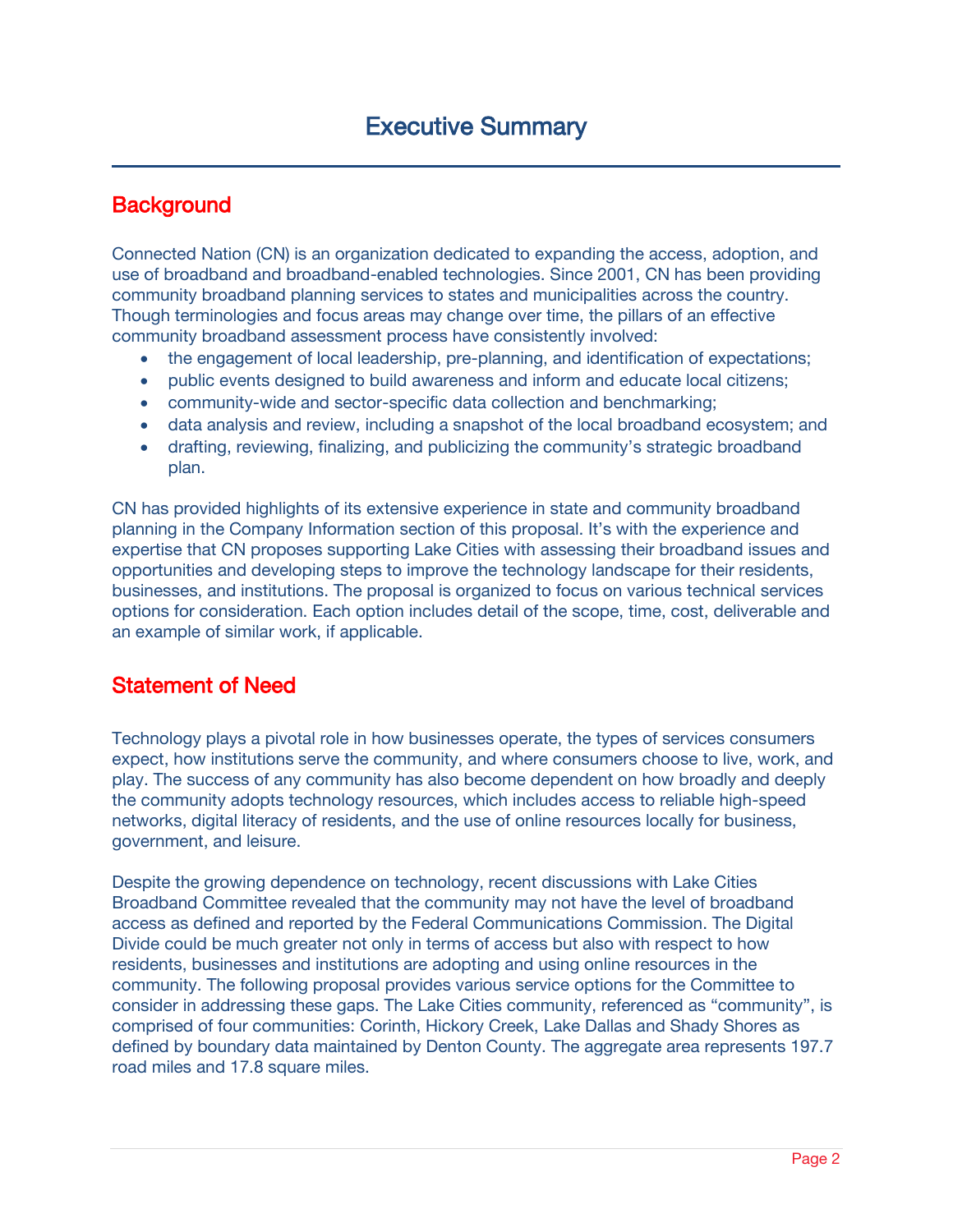### 1. Field Validation, Mapping and Data Analysis

**Scope:** CN will build upon its statewide broadband data collection and mapping activity and the input from the Lake Cities Broadband Committee to conduct a targeted broadband access field validation and audit. The broadband field validation and outside plant audit will be performed to test and confirm provider service boundaries, deployed infrastructure assets, broadband speeds, and delivery platforms. CN's Engineering & Technical Services (ETS) staff will utilize a variety of resources for validation support, including provider coverage maps, FCC databases, public feedback on the broadband maps, and voluntary provider data submissions. Based upon initial analysis, CN has identified the following internet service providers as offering services in the community:

- **AMG Technology Investment Group (Nextlink)**
- CenturyLink, Inc.
- Charter Communications
- **Frontier Communications**
- **Grande Communications**
- **Skybeam, Inc.**
- **Southwestern Bell (AT&T)**
- **Speed of Light**

Validation will include wireline and fixed wireless platform types and include the road miles defined in the previous section. CN's validation and verification methodologies have undergone stringent reviews that are based on industry accepted standards to reduce the risk of overstating broadband coverage and to develop products to inform and promote data-driven decisions that will expand broadband access. CN will document findings using these methodologies in a field report and aggregate the validated infrastructure data in an interactive map. In the course of field validation activities, CN will also identify strategic vertical assets that are not included in existing Lake Cities databases that could be leveraged for broadband expansion. Asset attributes will not be collected. Travel is required and will be dependent upon any national or state travel restrictions or guidance being lifted.

### **Time:** 2 months

Cost: \$25,000 (includes travel cost)

### Deliverables:

- 1. An interactive map of the community with data layers representing the validated broadband infrastructure data.
- 2. Field audit report and data analysis

**Example:** <http://connectmycommunity.org/prosper-tx-infrastructure/>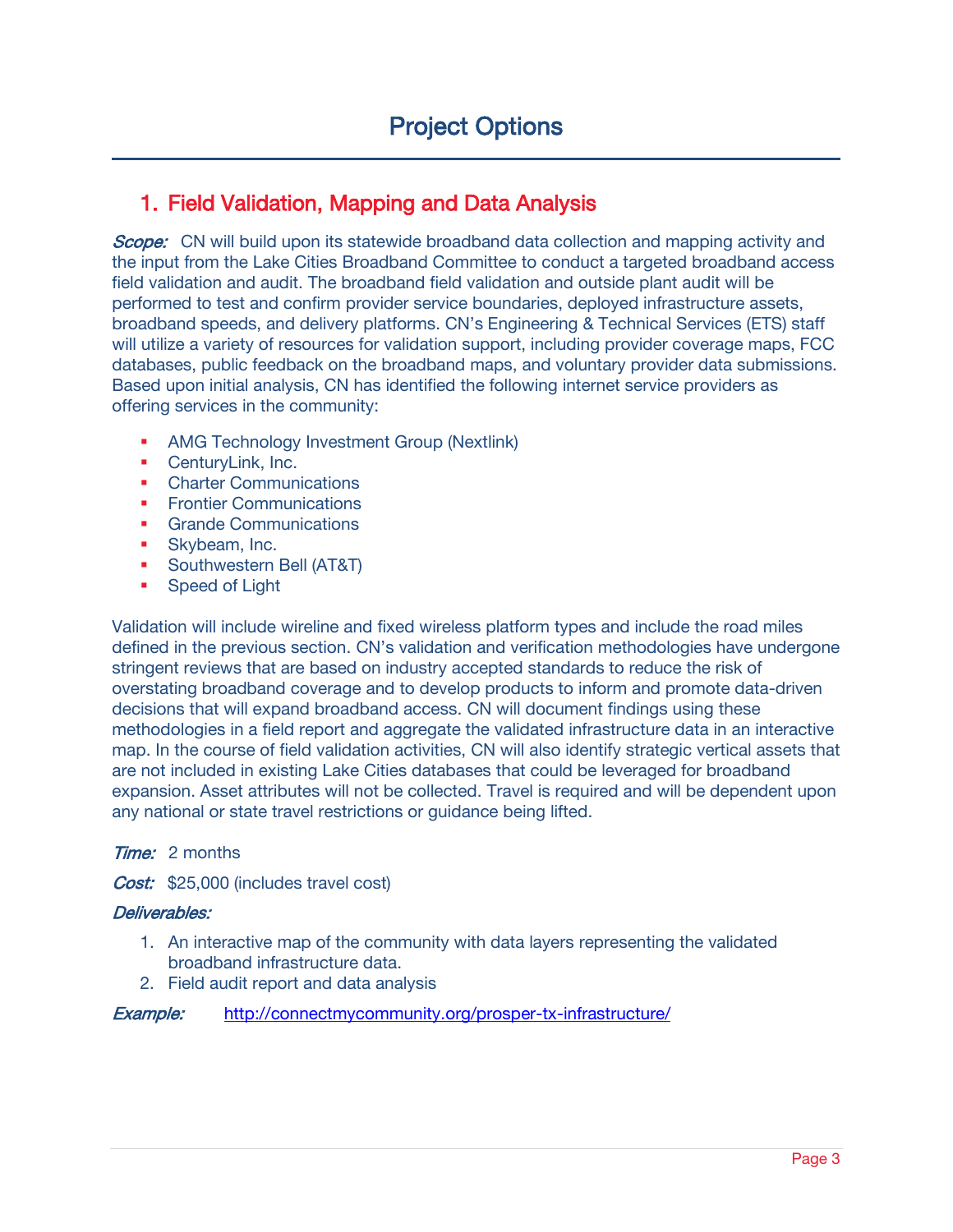

### 2. Demand Survey

Scope: CN will develop a customized online survey portal, to be made available for Lake Cities' residents, businesses, and institutions. The survey will examine the broadband supply and demand landscape in the community across households, businesses, and community anchor institutions including healthcare, libraries, schools, public safety, and others. The survey data will allow the examination of several metrics related to the community's barriers and opportunities to broadband and technology use in the community. This survey will ultimately help gauge the gaps in access, adoption, and use of broadband and define potential expansion opportunities based on the demand analysis.

CN will calculate sample sizes and breadth of survey distribution required to ensure that the data is useful and sufficient for analysis. Lake Cities leaders and community stakeholders will be responsible for promoting completion of the online survey. No travel is required.

**Time:** 3 months

Cost: \$9.500

### Deliverables:

- 1. An executive summary of the survey results and corresponding data analysis.
- 2. An interactive map with survey respondent data to target areas of most significant broadband demand.
- 3. An interactive data portal with survey results and benchmark data to other communities.

Example: <http://connectmycommunity.org/prosper-tx/>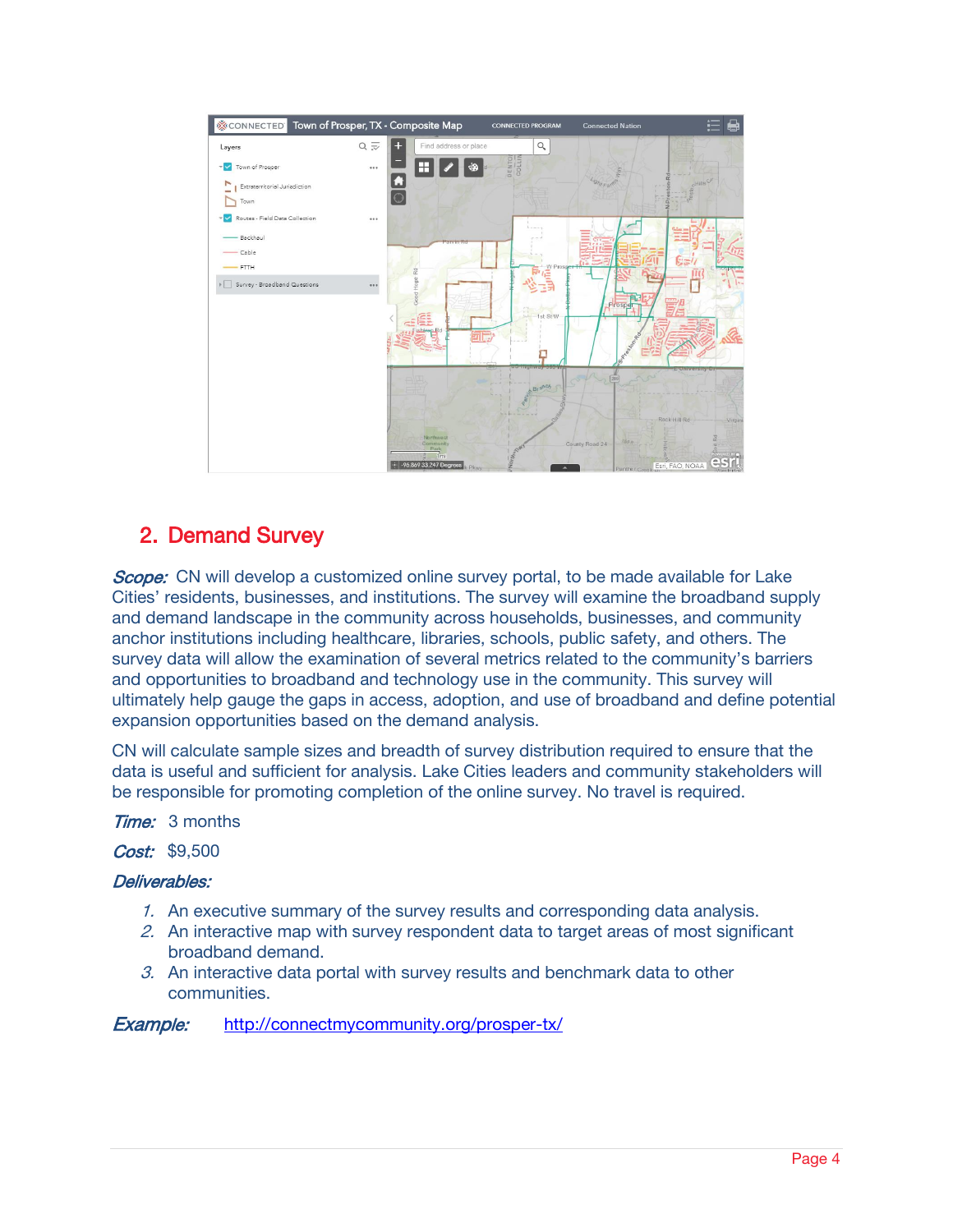### 3. Asset Inventory

Scope: CN will work with Lake Cities stakeholders to identify assets within the community that can be leveraged to accelerate or enhance broadband infrastructure deployment.

Vertical assets will include, but are not limited to, structures such as towers less than 200' which may not be registered in the FCC's ASR database, grain elevators, silos, water towers, or other tall structures that could be leveraged to develop a fixed wireless broadband system. This inventory will seek to identify the asset, asset owner, exact location, and other pertinent information. Upon a first pass collection of this data, CN will employ a process to conduct quality assurance on the data culminating in an on-the-ground review of assets, to ensure the completeness of the data collected and to answer any outstanding questions that might exist after the initial data inventory is conducted. Utility or other poles can also be integrated into the database and map provided that the community provides the geographic data in a shpfile, kmz file or other usable format in addition to the corresponding attribute data.

Horizontal assets will include, but are not limited to, dark and lit fiber, long haul and metro fiber, conduit and/or other assets that can be used to support network deployment. The horizontal asset inventory will primarily be developed through desktop research, access to subscription based data, and integration of data provided by the community. Travel is required and will be dependent upon any national or state travel restrictions or guidance being lifted.

**Time:** 3 months

Cost: \$16,000 (includes travel cost)

**Deliverable:** An interactive map with the comprehensive asset inventory and the ability to isolate various data layers.



### Example: <http://connectmycommunity.org/nemcog-vertical-assets/>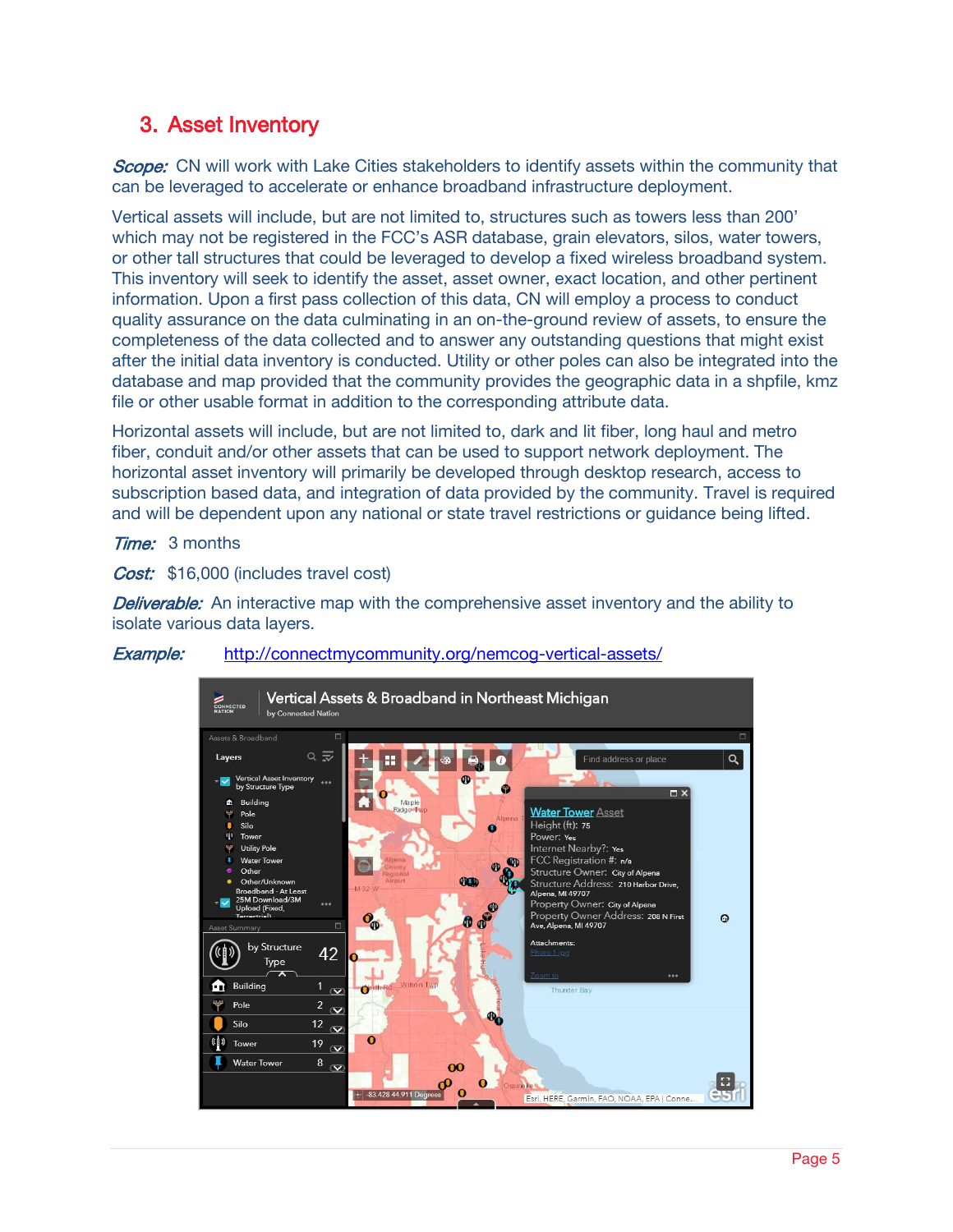### 4. Strategic Plan

Scope: If the community selects to pursue and complete the project options described in sections 1 and 2, CN will use the broadband data captured in the infrastructure audit and validation process and demand survey to develop a comprehensive assessment and broadband strategic plan. The plan will include a set of recommended actions that must be edited and prioritized by the Broadband Committee. Once prioritized, CN will develop a comprehensive assessment and plan with an implementation matrix. This body of work will detail next steps for addressing any deficiencies or opportunities for improving the local technology ecosystem. The plan and implementation matrix will serve as a blueprint to coordinating at federal, state, and local levels and leveraging technology to advance economic, social, and educational opportunities for families, businesses, and institutions in the community.

**Deliverable:** A comprehensive strategic plan document estimated to be 25-40 pages delivered in electronic pdf format.

**Time:** 2 months after completion of mapping and demand survey.

Cost: \$9,000

### 5. Mobile Broadband Policy Analysis and Coverage Planning

Scope: CN will examine the federal, state, and local rules that influence the deployment of small cells and 5G infrastructure in the community. Analysis will include reviewing the regulations pertaining to size, shape, and placement of wireless network equipment as well as pertinent fee caps and agreements. CN will work the Broadband Committee and other local stakeholders to identify strategies to accelerate investment and deployment of next-generation technologies by wireless carriers throughout the community. No travel is required.

**Time:** 2 months

Cost: \$6,000

### 6. Broadband Planning Support Services

**Scope:** CN will remotely attend regular Broadband Committee meetings and provide updates on federal, state, and local broadband activities, best practices, or innovations which may be relevant to Lake Cities' strategic goals. CN will also make available subject matter experts in GIS, policy, research, and engineering to follow-up on requests or inquiries in order to keep the Lake Cities Broadband Committee on the leading edge of broadband developments and opportunities. Any requests beyond 10 hours per month will need to be approved and invoiced at an hourly rate of \$200. No travel is required.

**Time:** Monthly Cost: \$2,000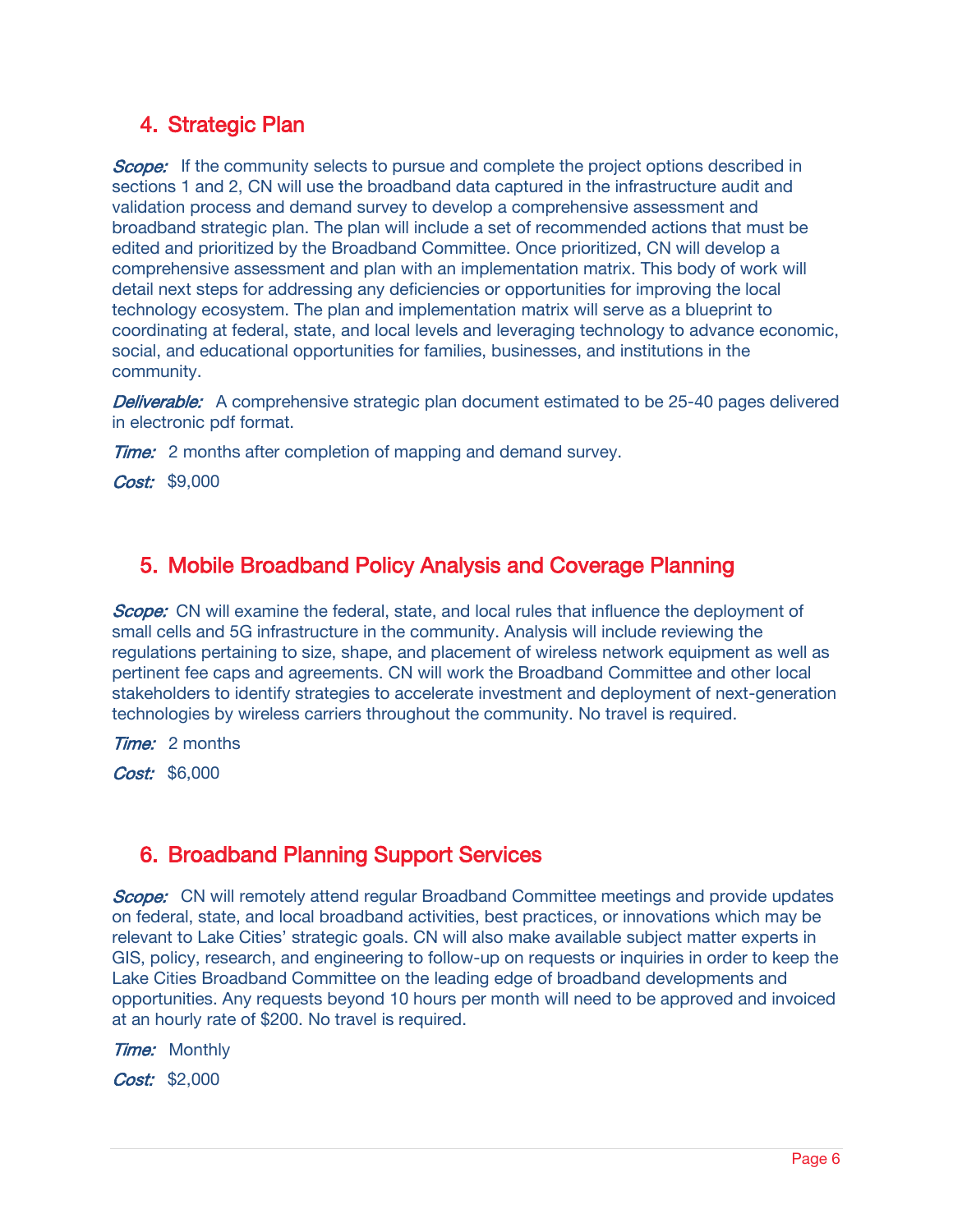### Jennifer Harris – State Program Director, Connected Nation Texas

Ms. Harris is responsible for managing the development and implementation of broadband strategies throughout the state of Texas. She creates and maintains partnerships by engaging with communities, local municipalities, and state and federal government. This includes working to close the Digital Divide in rural parts of the Lone Star State. Ms. Harris also serves on the Governor's Broadband Development Council. Having worked in state government since 2005, Ms. Harris has held a wide range of jobs in the public sector. Her professional experience includes legislative, public policy, communications, and government affairs work with the Texas Legislature, and policy and communications work for the Florida Department of Education. She holds a master's in public service and administration from Texas A&M University and a bachelor's of business administration in marketing from The University of Texas at Austin.

#### Charles (Chip) Spann - Director, Engineering & Technical Services

Mr. Spann performs engineering oversight of mobile drive testing, site plans, cost models, and radio frequency propagation map analysis. He develops drive testing methodologies used by the Universal Service Administration Company for Federal Communication Commission (FCC) Auctions 901 and 902 funding recipients and also conducts field verification, mobile drive testing, and outside plant audits of Native American tribal lands. He created field validation and wireless design models which were adopted as best practices by the FCC and National Telecommunications and Information Administration (NTIA) during the federally-funded State Broadband Initiative (SBI) grant program from 2010-2014. Mr. Spann, considered by many as a pioneer in the development of 2-way, digital, and high-speed data services during the 1990s, has 32 years of multiple discipline experience in executive leadership roles within the telecommunications industry.

### John Determan - Sr. Broadband Field Engineer

Mr. Determan performs mobile drive testing, broadband service verifications, and radio frequency propagation map analysis. He also performs field verification for Federal Communications Commission (FCC) Auctions 901 and 902 funding recipients and conducts mobile drive testing and outside plant audits of Native American tribal lands. Mr. Determan assisted in creating field validation and wireless design models which were adopted as best practices by the FCC and National Telecommunications and Information Administration (NTIA) during the federally funded State Broadband Initiative (SBI) grant program from 2010-2014. Mr. Determan has been involved with the radio frequency communications industry since the late 1980s, deploying communications access across licensed and unlicensed frequencies during his 32 years of technical and engineering roles within the telecommunications industry. Mr. Determan has designed, built, and/or maintained networks from analog to digital across multiple wireless and wired platforms.

#### Ashley Hitt – Director, GIS Services

Ms. Hitt oversees the day-to-day operations of the Geographic Information Systems (GIS) team. She is responsible for developing strategies using GIS to provide data visualization solutions that impact policy, economic development, and the digital divide. She is a certified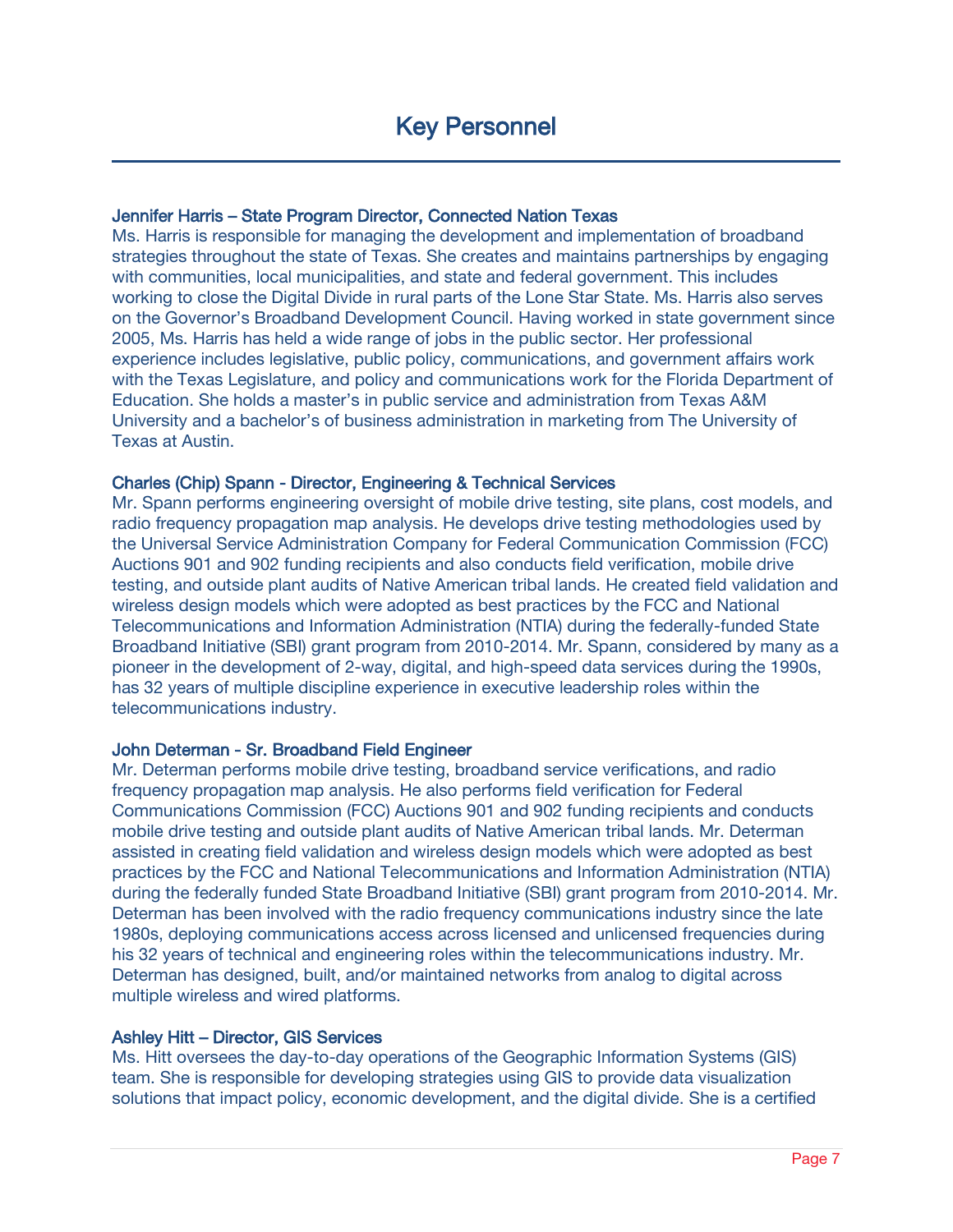Geographic Information Systems Professional (GISP) and holds a master's in geoscience and bachelor's in geography with meteorology emphasis from Western Kentucky University. Ms. Hitt was voted URISA's Young GIS Professional of the Year in 2011 and received the 2017 URISA Leadership Award.

### Brian Dudek – Senior GIS Analyst

Mr. Dudek is responsible for activities promoting broadband access, adoption, and use through a Geographic Information System (GIS) as delegated by the Director of GIS Services. He uses this technology to develop and derive data-driven products to assist in bringing about solutions to help connect the unserved and underserved areas in the digital divide. Mr. Dudek conducts advanced data analyses, develops custom tools, manages geospatial and tabular data, and performs static and dynamic cartography in this effort across the nation. He is a certified Geographic Information Systems Professional (GISP) and holds a master's and bachelor's in geography from the State University of New York.

### Eric Frederick - Vice President, Community Affairs

Mr. Frederick is responsible for managing the development and implementation of CN's Connected Community Engagement Program (Connected<sup>SM</sup>), across the United States. He develops and maintains Connected partner relationships in support of Connected Nation's mission. In addition, he provides primary management, oversight, and support for Connect Michigan's state strategy as a context for advancing methodologies relevant to Connected. In this role, he has developed relationships with statewide, national, and international groups that are partnering with Connected Nation to solve problems of connectivity and to bolster the value of internet connections. He also led a nationally recognized team that produced the nation's first certified Connected community. Mr. Frederick holds a master's in urban and regional planning from Michigan State University and a bachelor's in urban planning and GIS from Northern Michigan University.

### Chris McGovern, Director of Research Development

Mr. McGovern is responsible for managing the production of Connected Nation research deliverables and the daily operations of the Connected Nation research staff. Mr. McGovern works with internal staff and external stakeholders to develop research and provide critical analysis supportive of the Connected Nation mission. He uses qualitative and quantitative techniques to interpret data, formulate reports, and make substantiated recommendations based on research findings. Mr. McGovern holds a master's in economics from Murray State University and bachelor's in political science from the University of Illinois at Chicago.

### Lindsay Conrad – Director, Public Policy

Ms. Conrad is responsible for monitoring and seeking to understand all current and forecasted federal and state broadband public policy legislation and initiatives. She develops recommendations on the strategic direction and development of Connected Nation policy studies and messaging to stakeholders. She supports and guides Connected Nation's broadband planning, research, and policy agendas. Prior to this role, she served as a Community Technology Specialist for Connect South Carolina. Ms. Conrad is a certified Project Manager Professional (PMP) and holds a master's in economics from Vanderbilt University and bachelor's in economics from Maryville College.

### Jessica Denson – Director, Communications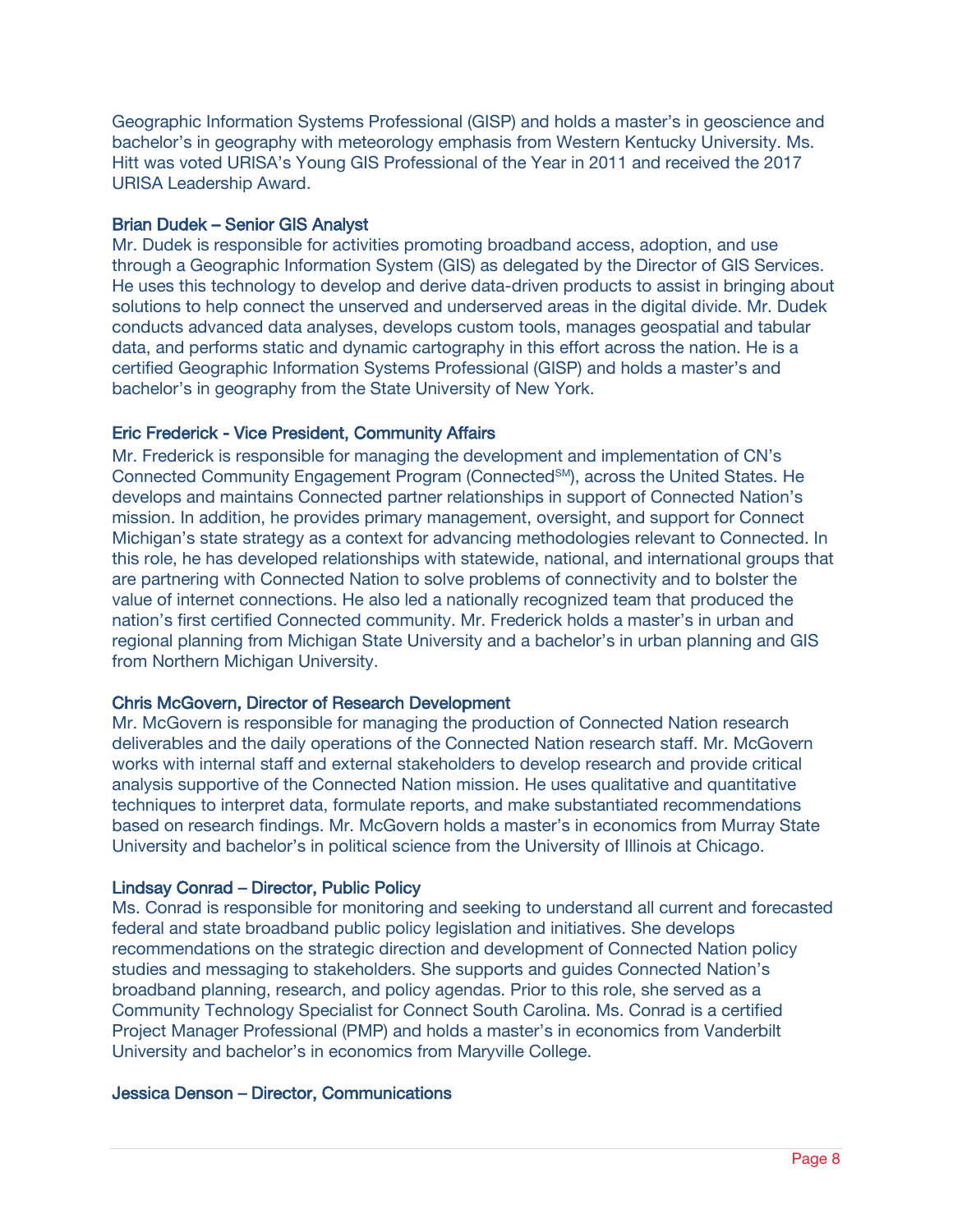Ms. Denson is an Edward R. Murrow and Emmy award-winning journalist who still enjoys the challenge of presenting stories in interesting and thoughtful ways. She has worked in communications for several nonprofits, overseeing a wide range of projects including magazine writing and planning, creating engaging social media platforms, handling website redesign, and mining stories and story development for outreach to donors, the public at large, and media outlets. Ms. Denson handles internal and external communications for multiple state offices and programs within Connected Nation. Her duties include organizing media outreach such as press releases, guest bookings, and interviews. Ms. Denson mines stories and case studies within the organization to support its mission and demonstrate impact. Ms. Denson holds a bachelor's in mass communications from the University of Central Oklahoma.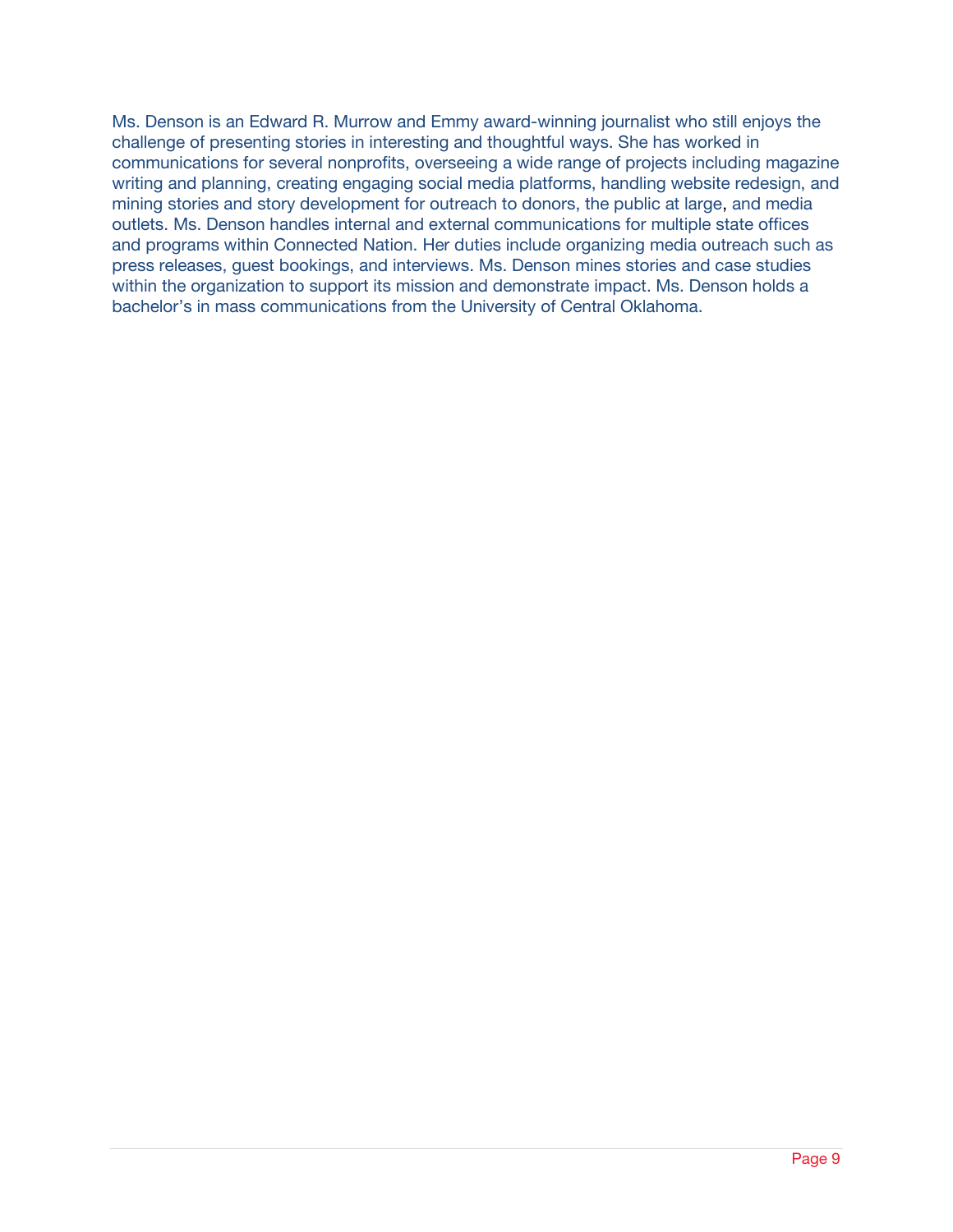## Company Information

Connected Nation (CN) was originally founded on February 19, 2001, as the Center for

Information Technology Enterprise (CITE) in Bowling Green, Kentucky, to promote technology expansion in Kentucky. CITE evolved into ConnectKentucky, a publicprivate initiative focused on conducting broadband mapping research and grassroots community-level planning statewide. ConnectKentucky led community planning efforts in all 120 Kentucky counties which helped to expand the use of the emerging technologies of the early 2000s. Other states began to seek that same type of guidance, and, to facilitate a multi-state consultancy, Connected Nation was formed in 2007.

CN has nearly 20 years of experience providing strategic consulting and advisory services at the federal, state, and local community levels in order to accelerate and expand broadband access. CN's strategic consulting and advisory services provide a multi-discipline view of the broadband landscape by providing broadband and telecommunications research, policy insights, mapping, engineering, and federal, state, and local strategic planning services.

CN has experience and a process to inform and develop a comprehensive plan with measurable outcomes that is representative of multi-sector stakeholders. Evidence of state-level engagement and comprehensive plan development include the production of the [Nevada State](http://www.connectnv.org/broadband-plan)  [Broadband Action Plan](http://www.connectnv.org/broadband-plan) and [Puerto Rico's Gigabit Island](http://www.connectpr.org/gigabit-island-plan)  [Plan.](http://www.connectpr.org/gigabit-island-plan) A recent example of a community-level engagement and technology action plan is available via



the following link for Ward County, Texas:<http://connectmycommunity.org/ward-county/>

CN enjoys a strong policy staff that fully understands the telecommunications industry, drawing on years of experience working with states on broadband issues and having experience in Washington both with the FCC and with our nation's legislators. This experience allows for robust development of policy and programs that can help pave a mutually agreeable path toward greater availability and expansion of broadband services.

CN has facilitated the development of state-level task forces or similar governance committees in 11 states focusing on strategic planning initiatives related to broadband. Examples include, but are not limited to:

- Alaska Broadband Task Force
- Connect Iowa Advisory Committee
- Kentucky Steering Committee
- Michigan Collaborative Broadband Committee